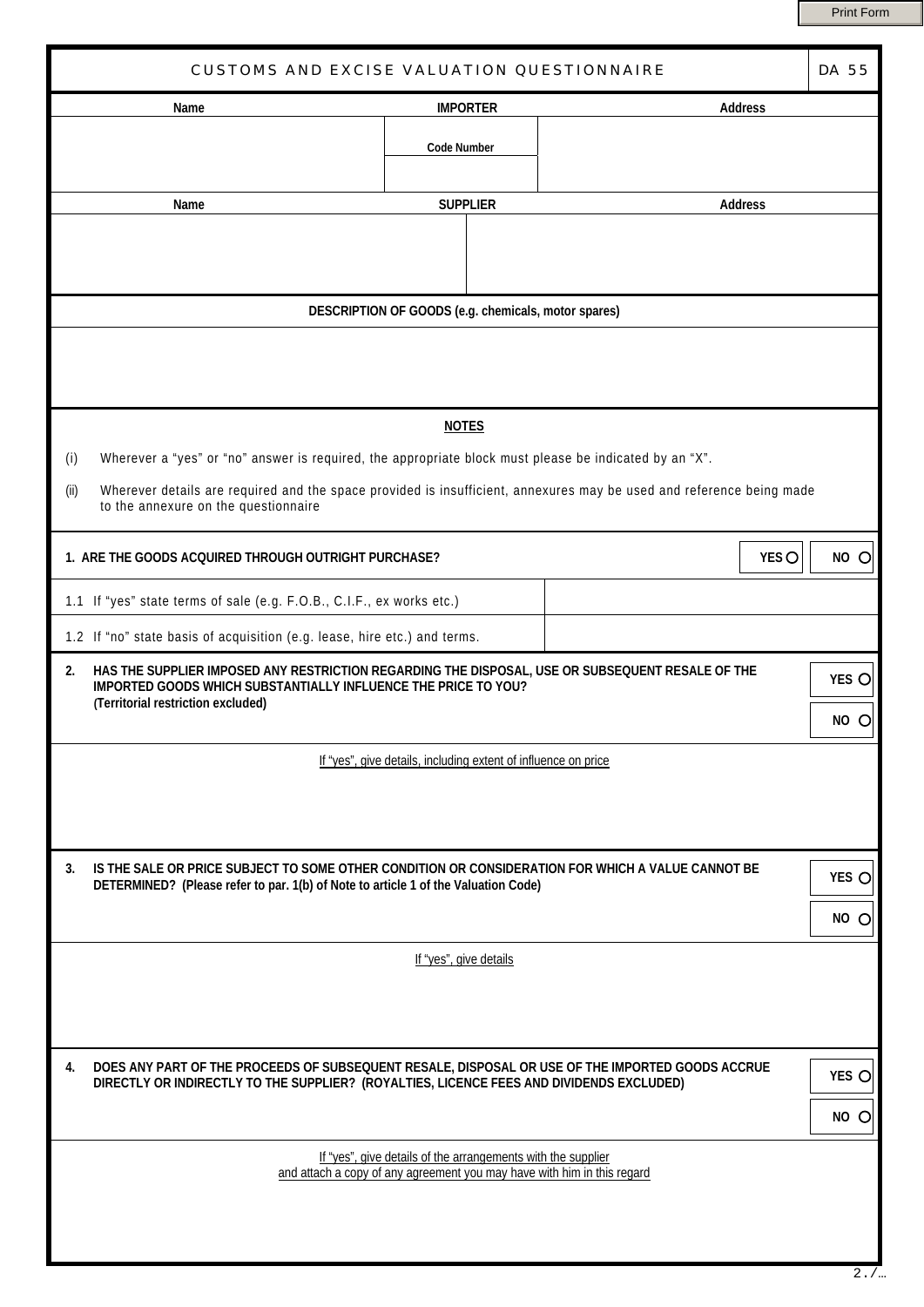| 5. ARE YOU RELATED TO THE SUPPLIER WITHIN THE MEANING OF SECTION 66(2)(A) OF THE CUSTOMS AND EXCISE<br>ACT? (For your guidance, a copy of section 66(2)(a) is enclosed) |                                                                                                       |                                                                                                                                                                                                                                                                                 |             | NO <sub>O</sub> |
|-------------------------------------------------------------------------------------------------------------------------------------------------------------------------|-------------------------------------------------------------------------------------------------------|---------------------------------------------------------------------------------------------------------------------------------------------------------------------------------------------------------------------------------------------------------------------------------|-------------|-----------------|
|                                                                                                                                                                         |                                                                                                       | If "yes", give details and state to what extent the relationship influences the price                                                                                                                                                                                           |             |                 |
|                                                                                                                                                                         |                                                                                                       |                                                                                                                                                                                                                                                                                 |             |                 |
|                                                                                                                                                                         |                                                                                                       |                                                                                                                                                                                                                                                                                 |             |                 |
| Note:                                                                                                                                                                   |                                                                                                       | If it is claimed that the relationship has no influence on the price, evidence that the supplier's price to you are acceptable as open market<br>prices or approximates the price of identical or similar goods sold to unrelated importers in the Republic, must be furnished. |             |                 |
| 6.                                                                                                                                                                      | ARE YOUR ORDERS ON THE SUPPLIER PLACED THROUGH HIS SELLING (INDENT) AGENT?                            |                                                                                                                                                                                                                                                                                 | <b>YESO</b> | NO <sub>O</sub> |
| 6.1 If "yes", is the agent's commission included in the supplier's selling price?                                                                                       |                                                                                                       |                                                                                                                                                                                                                                                                                 |             | NO <sub>O</sub> |
|                                                                                                                                                                         | 6.2 If the answer to 6.1 is "NO", how is the commission paid?                                         |                                                                                                                                                                                                                                                                                 |             |                 |
| 7.<br>OF THE SALE?                                                                                                                                                      |                                                                                                       | ARE ROYALTIES AND LICENCE FEES RELATED TO THE IMPORTED GOODS PAYABLE BY YOU AS A CONDITION                                                                                                                                                                                      | <b>YESO</b> | NO <sub>O</sub> |
|                                                                                                                                                                         |                                                                                                       | If "yes", give details, including a copy of your agreement and where possible, the amount payable expressed as a percentage of the F.O.B. value of the imported goods                                                                                                           |             |                 |
|                                                                                                                                                                         |                                                                                                       |                                                                                                                                                                                                                                                                                 |             |                 |
|                                                                                                                                                                         |                                                                                                       |                                                                                                                                                                                                                                                                                 |             |                 |
|                                                                                                                                                                         |                                                                                                       |                                                                                                                                                                                                                                                                                 |             |                 |
| 8.                                                                                                                                                                      | USE IN THE PRODUCTION, AND SALE TO YOU, OF THE IMPORTED GOODS?                                        | DO YOU SUPPLY ANY OF THE FOLLOWING GOODS OR SERVICES FREE OF CHARGE OR AT A REDUCED COST TO YOUR SUPPLIER FOR                                                                                                                                                                   |             |                 |
| 8.1                                                                                                                                                                     | Materials, components, parts and similar items incorporated in the imported goods                     |                                                                                                                                                                                                                                                                                 | <b>YESO</b> | NO <sub>O</sub> |
| 8.2                                                                                                                                                                     | Tools, dies, moulds and similar items used in the production of the imported goods                    |                                                                                                                                                                                                                                                                                 | <b>YESO</b> | NO <sub>O</sub> |
| 8.3                                                                                                                                                                     | Materials consumed in the production of the imported goods, but not incorporated therein              |                                                                                                                                                                                                                                                                                 | <b>YESO</b> | NO <sub>O</sub> |
| 8.4<br>and necessary for production of the imported goods                                                                                                               | Engineering, development, artwork, design work and plans and sketches undertaken outside the Republic |                                                                                                                                                                                                                                                                                 | <b>YESO</b> | NO <sub>O</sub> |
|                                                                                                                                                                         |                                                                                                       | Give details in respect of all the "yes" answers in question 8                                                                                                                                                                                                                  |             |                 |
|                                                                                                                                                                         |                                                                                                       |                                                                                                                                                                                                                                                                                 |             |                 |
|                                                                                                                                                                         |                                                                                                       |                                                                                                                                                                                                                                                                                 |             |                 |
|                                                                                                                                                                         |                                                                                                       |                                                                                                                                                                                                                                                                                 |             |                 |
| <b>BEEN WITHHELD.</b>                                                                                                                                                   |                                                                                                       | I HEREBY DECLARE THAT THE DETAILS CONTAINED IN THIS QUESTIONNAIRE ARE TRUE AND CORRECT AND THAT NO INFORMATION HAS                                                                                                                                                              |             |                 |
| <b>SIGNATURE</b>                                                                                                                                                        | <b>NAME IN PRINT</b>                                                                                  | <b>DESIGNATION</b>                                                                                                                                                                                                                                                              | <b>DATE</b> |                 |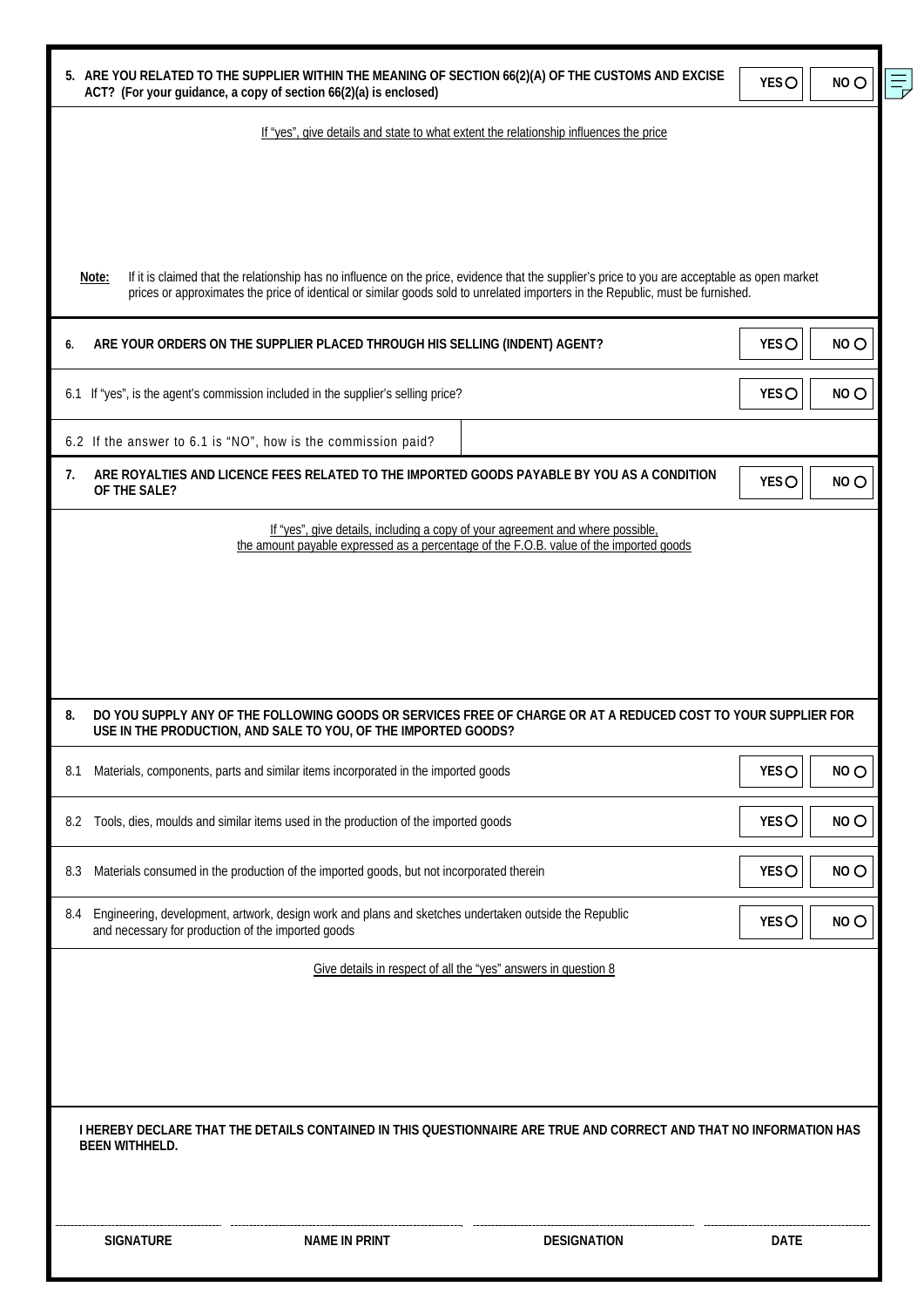- **(2) (a) By die toepassing van subartikel (1)(d) word twee persone geag verbonde te wees slegs indien** 
	- **(i) hulle beamptes of direkteure van mekaar se sake is;**
	- **(ii) hulle regtens erkende sakevennote is;**
	- **(iii) die een in diens van die ander is;**
	- **(iv) iemand regstreeks of onregstreeks vyf persent of meer van die ekwiteitsaandelekapitaal van beide van hulle besit, beheer of hou;**
	- **(v) een van hulle regstreeks of onregstreeks die ander beheer;**
	- **(vi) beide van hulle regstreeks of onregstreeks deur 'n derde persoon beheer word;**
	- **(vii) hulle saam regstreeks of onregstreeks 'n derde persoon beheer; of**
	- **(viii) hulle lede van dieselfde gesin is.**
	- **(b) Persone wat op sakegebied met mekaar vebonde is deurdat die een die alleenagent, alleenverkoper of enigste konsessiehouer, onder watter beskrywing ook al, van die ander is, word geag verbonde te wees slegs indien hulle ingevolge paragraaf (a) aldus geag word.**
	- **(c) Elke invoerder van goedere wat nie by reël vrygestel is nie moet wanneer hy die goedere klaar, op die wyse by reël voorgeskryf, verklaar of hy en die verskaffer van die goedere ooreenkomstig die bedoeling van hierdie artikel verbonde is al dan nie.**

 *[Par. (c) vervang by a.49(a) van Wet No. 45 van 1995]* 

- **3. Ondanks die beplaling van subartikel (1)(d) is die feit dat 'n koper en 'n verkoper ooreenkomstig die bedoeling van subartikel (2)(a) verbonde is, op sigself nie 'n grond daarvoor om nie die transaksiewaarde aan te neem nie, waar –** 
	- **(a) bedoelde verbondenheid die betaalde of betaalbare prys nie beïnvloed het nie; of**

 *[Par. (a) vervang by a.49(b) van wet No. 45 van 1995]*

- **(b) die invoerder bewys dat die transaksie-waarde baie naby aan een van die volgende waardes staan, naamlik –** 
	- **(i) die transaksiewaarde van identiese of soortgelyke goedere wat op of op naasteby dieselfde tydstip as die goedere wat gevalueer moet word, op vergelykbare handels- en hoeveelheidsvlakke aan onverbonde kopers in die Republiek verkoop is;**

**a.66**